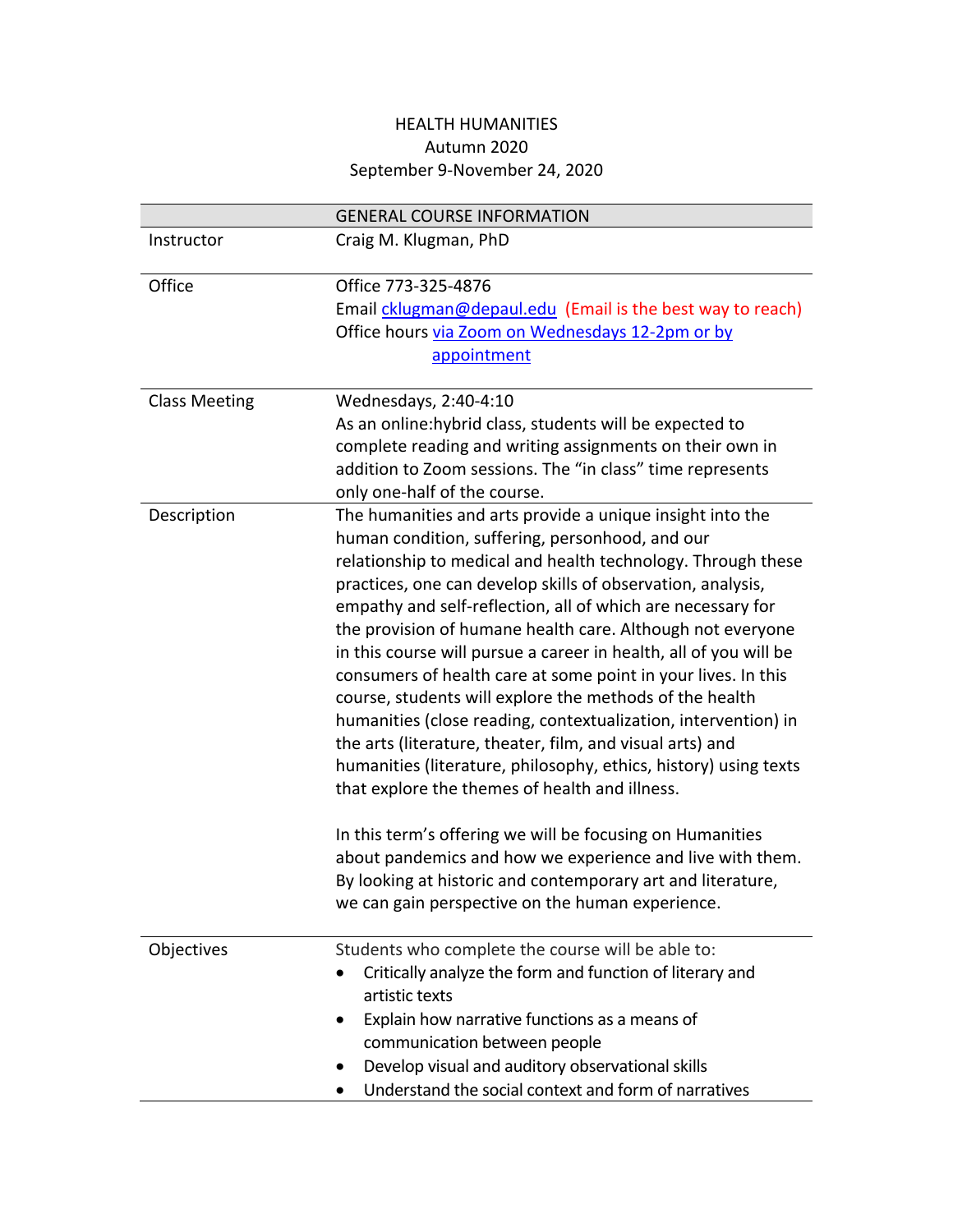|              | Analyze ethical and social issues raised in works of art<br>Analyze how the humanities can enhance the practice of<br>$\bullet$<br>healing and how healing can influence art |
|--------------|------------------------------------------------------------------------------------------------------------------------------------------------------------------------------|
| <b>Books</b> | Camus, The Plague<br>$\bullet$                                                                                                                                               |
|              | Czerwiec, Taking Turns.                                                                                                                                                      |
|              | Donoghue, Pull of the Stars                                                                                                                                                  |
|              | Saramago, Blindness                                                                                                                                                          |
|              | Walker, The Dreamers<br>$\bullet$                                                                                                                                            |
| Assignments  | Attendance & Participation                                                                                                                                                   |
|              | Autoethnography<br>$\bullet$                                                                                                                                                 |
|              | Film Critique 1<br>$\bullet$                                                                                                                                                 |
|              | Film Critique 2                                                                                                                                                              |
|              | <b>Future Essay</b><br>$\bullet$                                                                                                                                             |
|              | <b>Gallery Art Creation &amp; Essay</b>                                                                                                                                      |
|              | Literary Analysis                                                                                                                                                            |
|              | <b>Metaphor Analysis</b>                                                                                                                                                     |
|              | <b>Historical Fiction Short Story</b>                                                                                                                                        |
|              | Poem                                                                                                                                                                         |
|              | <b>Share Music</b>                                                                                                                                                           |

*All written assignments must be submitted via D2L*

| <b>WEEK</b>          | SEMINAR (ZOOM-<br>Wednesday 2:40p)                                                                                                                                                                                 | <b>SELF STUDY</b>                                                                                                                                                | <b>ASSIGNMENTS DUE</b>                  |
|----------------------|--------------------------------------------------------------------------------------------------------------------------------------------------------------------------------------------------------------------|------------------------------------------------------------------------------------------------------------------------------------------------------------------|-----------------------------------------|
| Week 1<br>Sept 9-13  | <b>Introduction &amp;</b><br><b>Poetry</b><br>"In the time of<br>pandemic"<br>"An American<br>Nurse Foresees<br>her death"<br>• Campos, "What<br>poetry means<br>for doctors and<br>patients during<br>a pandemic" | What is health<br>humanities?<br>"The almost right<br>word"<br>"Why we need<br>the humanities in<br>health care"<br>• "The rise of the<br>medical<br>humanities" | Poem (9/13,<br>11:59 <sub>pm</sub>      |
| Week 2<br>Sept 14-19 | <b>Short Stories</b><br>"On Reading<br>$\bullet$<br>Fiction"<br>Butler,<br>"Speech<br>Sounds"                                                                                                                      | <b>Metaphors</b><br>Sontag, "AIDS &<br>Its Metaphors"<br>Video-Chris Eagle<br>$\bullet$<br>Pamboukian,<br>$\bullet$<br>"Texts &<br>Connotations                  | Metaphor<br>Analysis (9/19,<br>11:59pm) |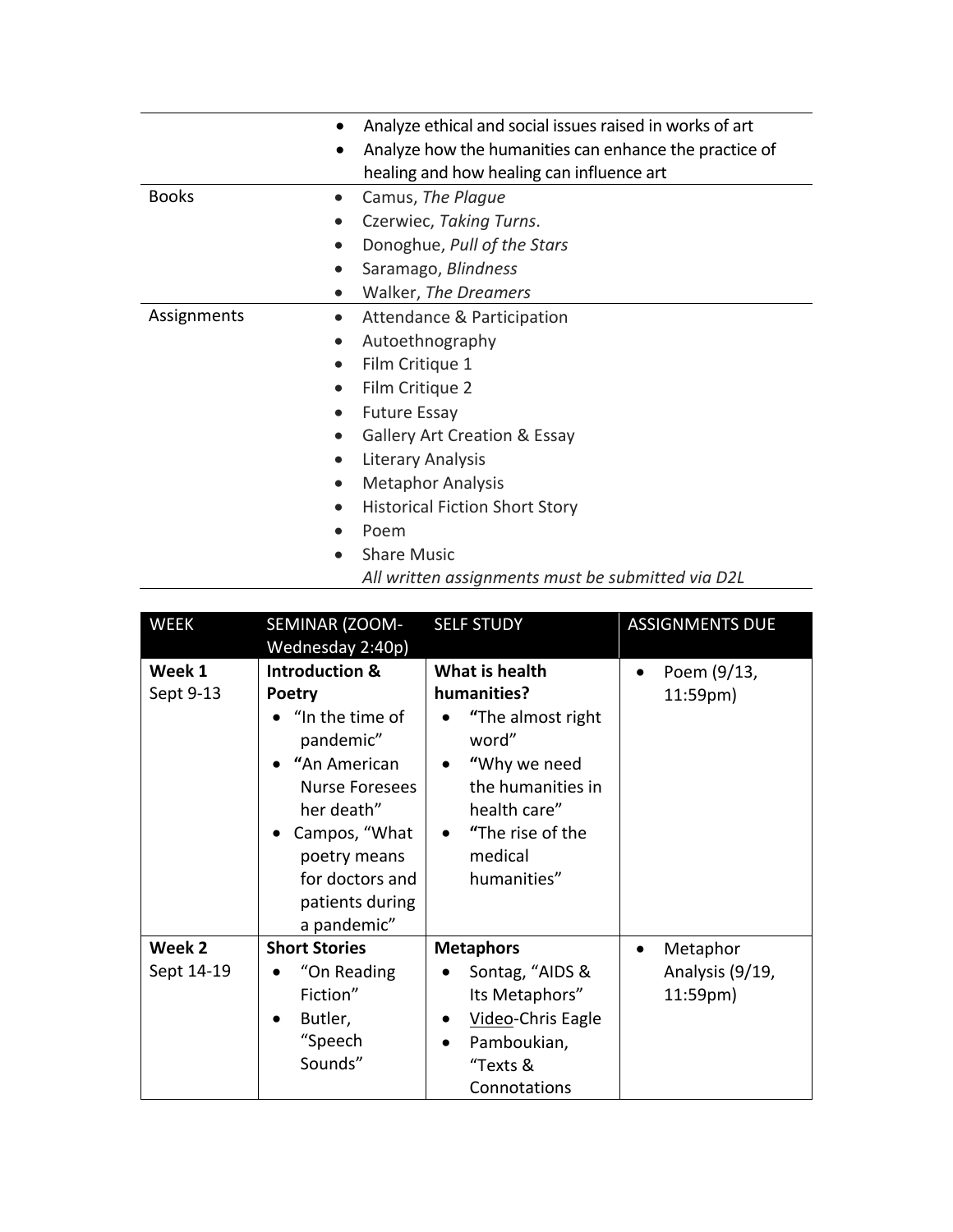|                      |                                                                                                                                                                                     | Wohlmann, "Analyzing<br>Metaphors"                                                                                                                                                                                                                                                                            |           |                                                             |
|----------------------|-------------------------------------------------------------------------------------------------------------------------------------------------------------------------------------|---------------------------------------------------------------------------------------------------------------------------------------------------------------------------------------------------------------------------------------------------------------------------------------------------------------|-----------|-------------------------------------------------------------|
|                      |                                                                                                                                                                                     |                                                                                                                                                                                                                                                                                                               |           |                                                             |
| Week 3<br>Sept 20-26 | <b>Historical Fiction</b><br>DeFoe, "Journal<br>of A Plague<br>Year"<br>Porter, "Pale<br>Horse, Pale<br>Rider"                                                                      | <b>History</b><br>Kaufman,<br>"Pandemics Most<br><b>Bitter Pill"</b><br>Chirikure, "How<br>$\bullet$<br><b>Ancient African</b><br><b>Societies</b><br>Managed<br>Pandemics"<br>Kolbert,<br>"Pandemics and<br>the Shape of<br>Human History"<br>Video: Rodriguez.<br>"COVID-19 & the<br>Lessons of<br>History" | $\bullet$ | <b>Historical Fiction</b><br>Short Story (9/26,<br>11:59pm) |
| Week 4               | <b>Political Narrative</b>                                                                                                                                                          | <b>Narrative</b>                                                                                                                                                                                                                                                                                              | $\bullet$ | Autoethnography-                                            |
| Sept 28-Oct          | Camus, "The                                                                                                                                                                         | Coste, "Narrative                                                                                                                                                                                                                                                                                             |           | 1 (10/3, 11:59pm)                                           |
| 3                    | Plague"<br>Illing, "What<br>Camus' The<br>Plague can<br>teach us about<br>the COVID-19<br>pandemic"                                                                                 | Theory"<br>Video, Charon,<br>Honoring the<br><b>Stories of Illness</b><br>Rose,<br>$\bullet$<br>"Autoethnograph"                                                                                                                                                                                              |           |                                                             |
| Week 5               | <b>Visual Art</b>                                                                                                                                                                   | Film                                                                                                                                                                                                                                                                                                          |           | Film Critique 1                                             |
| Oct 4-10             | Klugman et al,<br>$\bullet$<br>"Art Rounds"<br>Conaty, "Visual<br>Art"<br>"Naginsheh,<br>"Formal Art<br>Observation"<br>Farago, "Taking<br>Lessons from a<br>Bloody<br>Masterpiece" | Soderbergh,<br>"Contagion"<br>Servitje,<br>"Analyzing Film"                                                                                                                                                                                                                                                   |           |                                                             |
| Week 6               | <b>Graphic Medicine</b>                                                                                                                                                             | <b>Music</b>                                                                                                                                                                                                                                                                                                  |           | Share music                                                 |
|                      | Guest Lecturer: M.                                                                                                                                                                  | Fekadu, "40 Songs                                                                                                                                                                                                                                                                                             |           |                                                             |
|                      | K. Czerwiec RN MA                                                                                                                                                                   | About the                                                                                                                                                                                                                                                                                                     |           |                                                             |